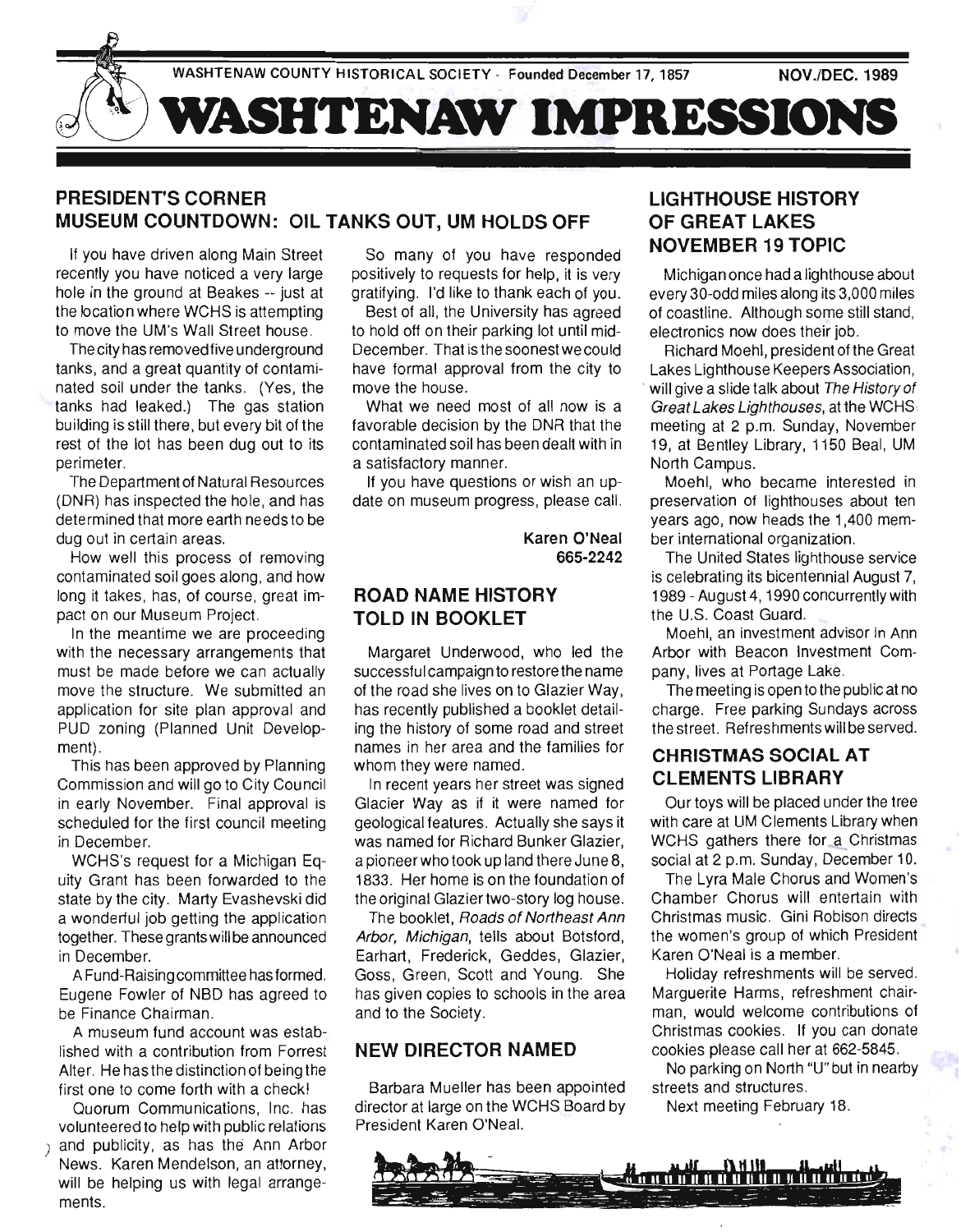# ANDREW TEN BROOK: **FORGOTTEN FIGURE IN ANN ARBOR HISTORY**

By Russell E. Bidlack

Born in Elmira, New York, on September 21, 1814, Andrew Ten Brook, as his name suggests, was of Dutch ancestry. His grandfather, a veteran of the American Revolution, still spoke the mother tongue.

Third youngest of twelve children, Andrew had taught in country schools forseveral years before enrolling in what was then called Hamilton Literary and Theological Institution, a Baptist college latercalled Madison University and known today as Colgate University.

At the close of his junior year in 1838, Ten Brook decided to visit two brothers and three sisters who had settled in Lenawee County, Michigan.

Learning of his plan, one of his teachers, a Professor Taylor, asked whether his son might travel to Michigan with Andrew. At age sixteen, young Taylor had agreed to establish a school in the village of Brooklyn in Jackson County.

Ten Brook told of this, his first visit to Michigan, in an address before the Michigan Pioneer and Historical Society in 1895. The following paragraph from his paper illustrates Ten Brook's style of writing, including his love of anecdotes. It also provides an amusing glimpse of travel on the Erie Canal in 1838.

"Besides him [young Taylor] there were two you ng ladies who placed themselves under my protection on the journey to Michigan. We were four days getting to Buffalo and it was hot weather and the young men who were with us inquired of the boatman where they might find a place to take a bath.

When they came to a place where the water was deep enough, they were provided with ropes fastened to a point on the boat that they were told to hold on to. The horses somehow took fright, I don't know how, I think the boatman did, and they set off at a pretty rapid pace.

Of course, the young men could not hold on to the ropes, and finally had to let go and climb up the bank and run with their bare feet on the gravel. Finally the boatman took pity on them and took them in the boat.

... Taylor was to start a school in the



ANDREW TEN BROOK, 1877

little village of Brooklyn. He went to take his school, and that poor boy almost starved there, and was too proud to go home. ... I suppose all of you know something about B.F. Taylor; he was perhaps the most graphic war correspondent of the Civil War."

As a Baptist clergyman in 1895, the Rev. Mr. Ten Brook would hesitate to use the word "naked" in a public address, but we assume that the young brothers were bare beyond their feet, and we can also assume that the two young ladies who were traveling under Ten Brook's "protection"were instructed to cover their faces during this episode.

Following the awarding of his A.B. degree, Ten Brook continued to study theology at Hamilton for two more years, at the end of which time he again journeyed to Michigan.

In 1841, he was ordained as pastor of Detroit's First Baptist Church. He also assumed the editorship of the Michigan Christian Herald, the first religious journal published in Michigan.

Three years later, following a "close vote" by the Board of Regents of the youthful University of Michigan, Ten Brook was appointed to its faculty.

His arrival in Ann Arbor in the autumn of 1844 coincided with the enrollment of the University's first senior class, which numbered eleven. Total enrollment that year reached 55. All were young men, of course.

Throughout his life, Andrew Ten Brook took a keen interest in history, and, what was unusual for his time, this interest extended into local history. Forover half a century, he recorded and collected materials pertaining to Ann Arbor's past, and he was a frequent speaker and writer on the subject.

Unfortunately, all except what he had published or shared with friends was lost following his death in 1899. His only granddaughter, Isadore Mudge, who would become a prominent reference librarian at Columbia University, saw fit to burn her grandfather's papers.

(This information was shared with the writer many years ago by Francis L. D. Goodrich, a personal friend of Miss Mudge.)

In fact, she succeeded so well in wiping out his memory that in 1932, when Byron Finney of the U-M library staff was asked to write a biographical sketch of Andrew Ten Brook for the Dictionary of American Biography, he could not find sufficient personal data to complete his assignment. Miss Mudge even declined to respond to his appeal for assistance.

Ten Brook was thus denied the recognition that he deserved; his name does not appear in the D.A.B. We shall speculate later regarding Miss Mudge's possible motive in destroying her grandfather's papers.

Happily, a numberof Professor Ten Brook's writings pertaining to the history of Ann Arbor and the University have been preserved either because they were published or shared in manuscript form with friends prior to his death. In a history of the town's Baptist Church, for example, he provided details not recorded elsewhere of how Ann Arbor happened to become the location of the University in 1837.

"In 1836... Michigan was about to become one of the states of the Union and had her legislation all ready for the moment when Congressional action should justify its carrying into execution.

The location of the state institutions was one thing legislatively provided for,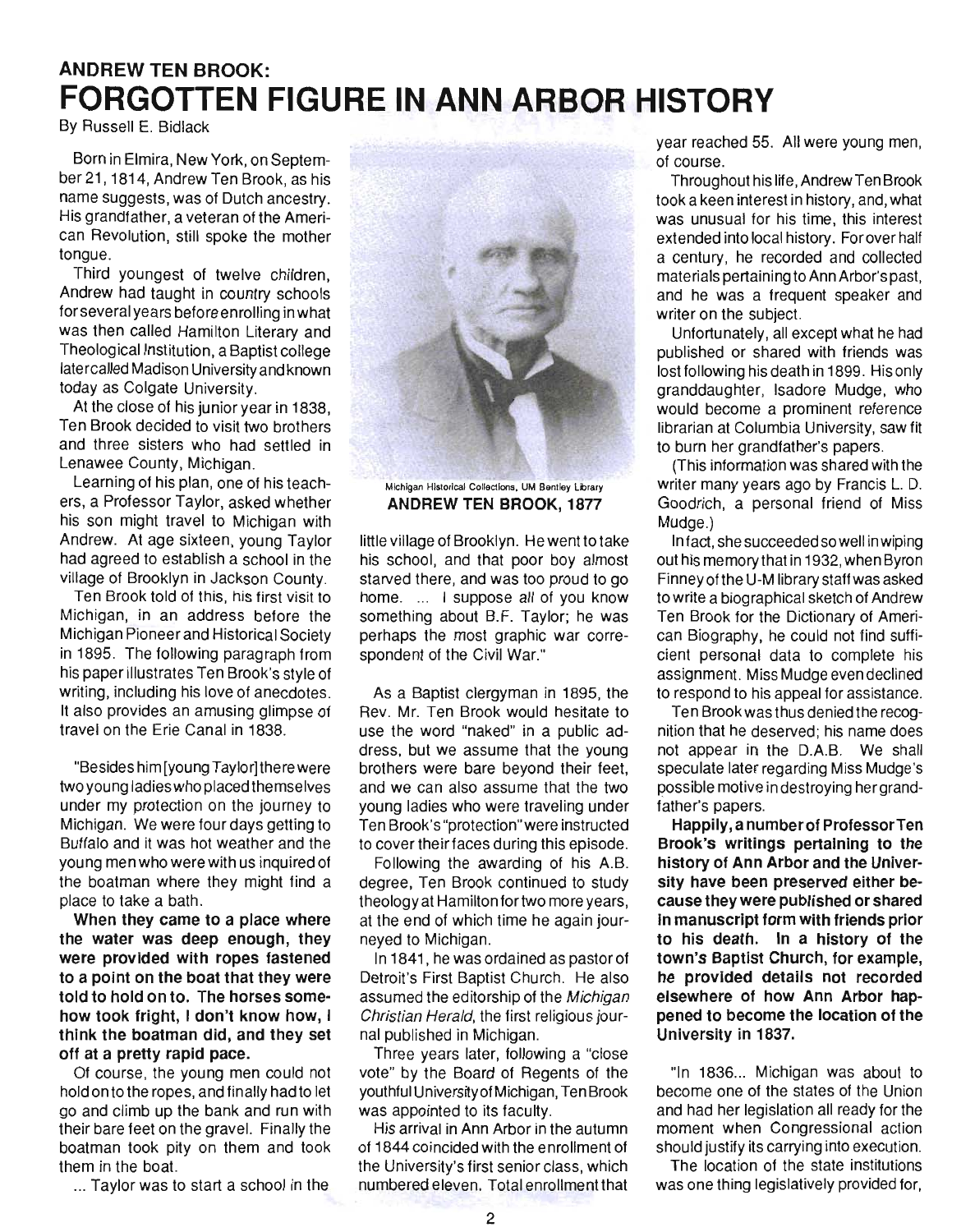and Ann Arbor was among the applicants for the state prison and the University.

The Ann Arbor Land Company had bought about 200 acres of land lying east of Division Street, including the farm of Judge Rumsey ... and offered 40 acres of this farm for the location of the University of Ann Arbor.

Besides this, the citizens raised a considerable amount - \$20,000 it is said - and put the same into the hands of a politician who, as they thought, knew how to use it. They never had any report of the use of the money.

It is certain that the University did not get it, and the impression prevailed that it was employed somewhat as were in more recent days the Panama Canal funds; but Ann Arbor got the University."

From the start, the University of Michigan was viewed with a jaundiced eye by most religious leaders of the new state. Being a creature of government, it was feared that in its curriculum all religious and moral training would be cast aside in favor of the teaching of science.

Furthermore, the very existence of the University, it was believed, would discourage the establishment of denominational colleges in the new state.

Apprehension heightened early in 1837 when Governor Mason announced his selection of the twelve men who were to constitute the institution's first Board of Regents. Not a single one was a clergyman.

At a time when the clergy normally played a key role in all educational activities, critics could point to this omission as proof, indeed, that the University was destined to become a den of infidels.

Painfully aware of the criticism of the Board's composition, the Regents were determined to prove through their own appointments that religion would have a place. At their very first meeting in Ann Arbor in June 1837, they appointed a local Methodist preacher (the Rev. Henry Colclazer) to be the University's librarian, even though there were neither books nor library building.

With these latter facts in mind, the Regents were prudent to provide neither salary nor duties for Mr. Colclazer, only the title "Librarian." When their appointment the following year of Asa

Gray as their first professor further aroused opposition among the University's critics, the Regents' faculty appointees thereafter were clergymen.

Asa Gray visited the site for the University only once, and by the time the first building had been completed and the first students arrived in 1841 , he had accepted an offer from Harvard. Michigan thus lost the scholar who would become America's most distinguished botanist.

Typical of the brief appointments for Methodist ministers of the time, the Rev. Mr. Colclazer had been moved on to a different charge by 1841. So it was that neither of the Regents' initial appointments benefited students.

When the first seven students arrived in 1841, they found two resident faculty members ready to instruct them; the Rev. George Palmer Williams (Episcopalian) taught mathematics and science, while the Rev. Joseph Whiting (Presbyterian) taught Greek and Latin. The student-faculty ratio that first year was one professor per 3.5 students - never again would such a ratio exist at UM.

Having committed themselves to the appointment of clergymen to the faculty, the Regents now faced the problem of balancing denominational representation.

The Methodist board members demanded a Methodist professorship, so in 1843, when enrollment justified the addition of a third faculty member, a Methodist clergyman was selected, the Rev. Edward Thomas of Ohio. His title was to be Professor of Moral and Intellectual Philosophy.

Before actually assuming his teaching duties, however, Mr. Thomas resigned to accept the presidency of Ohio Wesleyan University, and it was in his replacement that the two Baptist board members now insisted that their denomination's turn had come in the person of the Rev. Andrew Ten Brook of Detroit.

The Methodist members contended, however, that Thomas should be replaced by another Methodist, their candidate being the Rev. Schuyler Seager of New York. The matter came to a final vote at the Regents' meeting on September 12, 1844, which, according to an account written by Ten Brook many years later, "was the most excited of any which up to that time had ever been held."

"He continued: Language was used by the Methodist members severely reflecting upon the motives of the other members of the board in this action, and some of the regents ever after held an unfriendly feeling toward the whole Methodist denomination in Michigan."

Apparently Ten Brook referred here to the Presbyterian Board members whose support of the Baptists had given Ten Brook the appointment. His annual salary of \$700 was twice what he had been receiving as pastor in Detroit.

Two years prior to his faculty appointment, Ten Brook had married Mary Gilbert of Utica, New York. Their first child, Edward Gilbert Ten Brook, was an infant in arms when they took up their residence in the spacious house built three years earlier at the cost of \$7,500.

The Regents' provision of four such professional homes, along with a handsome four-story dormitory and classroom structure, later named Mason Hall, was the prime example of their initial very liberal expenditure of University funds.

Their first book purchase further illustrates their dreams of greatness for the University - it was the recently completed 4-volume Birds of America by the ornithologist and artist John James Audubon at a cost of \$970. (It could now be sold for at least a million dollars.)

When writing his history of Ann Arbor between 1893 and 1895, Ten Brook recalled:

In September, 1844, my family took possession of the east[ern] university house on the north side of the campus. [The new Chemistry Building covers that spot in 1989.] Professor Williams' family lived in the house next to us.

The two houses on the opposite side were occupied respectively by Professors Whiting and Honorable Alpheus Felch, then one of the judges of the Supreme Court of Michigan.

The Ten Brook house was large enough for them to rent a room, and Mrs. Ten Brook provided boarding facilities for students as well. A student named Thomas Palmer, in a letterto his mother dated January 9, 1846, noted: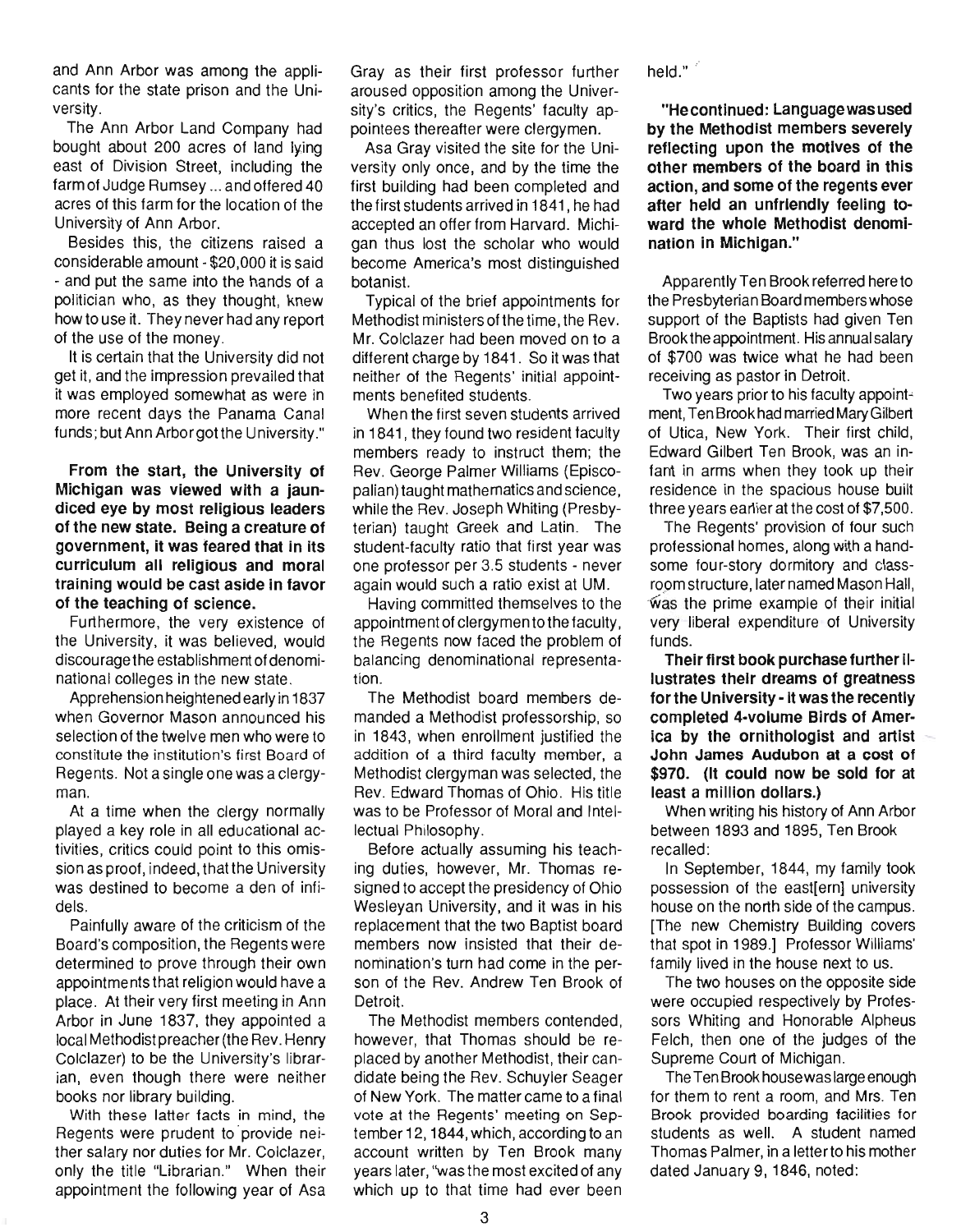"I went to Mrs. Welsh's to board, but I did not like it as well as I expected, for they had their meals very irregular ... and as Prof. Ten Brook agreed to take me at twelve shillings a week (the same that Mrs. Welch charged) I changed my habitation, and now I am at Prof. Ten Brook's whom I like very well, also Mrs. Ten Brook."

Professor Whiting died before the University's first Commencement in 1845, and the Methodists demanded and finally won their representation on the faculty in the professorship of the Rev. Daniel D. Whedon.

In the same year, however, a fourth member of the faculty was appointed, and the Presbyterians regained their representative in the person of the Rev. John H. Agnew.

As has been noted, Professor Ten Brook joined the U-M faculty amidst controversy, andthat controversywould continue. Upon his arrival in Ann Arbor, he found that the small Baptist church located across the Huron River in Lower Town was without a pastor.

He announced that he would be happy to fill its pulpit without compensation. thus the question arose: Was the University supplying the Baptists with a local minister free of charge?

There was also the fact that a professor of moral and intellectual philosophy could claim some right to include religious topics in his class lectures, an opportunity denied professors of mathematics and the classical languages.

Question: Was the Rev. Ten Brook using his classroom lectern as a Baptist pulpit?

**The worst fears of Ten Brook's critics were realized in the spring of 1845 when rumor spread that six University students had announced their conversion to the Baptist faith.** 

**Word also spread that the baptismal ceremony which, then as now, meant immersion for Baptists, was scheduled to take place in the Huron River near their church on a Sunday afternoon in June.** 

Sunday afternoons could offer few diversions to Ann Arborites in 1845, so it is not surprising that a large number of townspeople (Methodists, Presbyterians, Episcopalians, and even a few nonbelievers) gathered to watch the ceremony.

A person who was present, Mrs. N. H. Pierce, recalled in her autobiographical sketch for the History of Washtenaw County published in 1881, that many of the spectators found that the narrow Wall Street Bridge over the Huron provided the best view. Mrs. Pierce recalled:

"While in the middle of the solemn ceremony the bridge suddenly gave way, preCipitating several hundred people, men, women and children, into the rushing stream. Such screaming, shouts and confusion followed as was truly appalling!

Hats, bonnets, parasols, etc., went floating away with the water. What seemed a matter of great wonderment was the fact that all the people thrown in such a mass, with the debris and the broken bridge, not one was killed and none seriously injured, beyond a thorough ducking and the damage done to clothing.

Of course this unlooked for episode ended the exercises of the day on short order. D. T. McCollum, Jas. Jones and many others who were on terra firma, and thus escaped, did much in rescuing and caring for half-drowned humanity."

While there is no reference to this incident in any of Ten Brook's surviving letters and publications, he recalled other graphic details of his life in Ann Arbor in the 1840s. The following are examples:

"To retrace a Sunday morning's walk to church may ... indicate an aspect of the village of that day. My wife and I might have been seen, that is, if there had been anybody to see us, issuing about 10 o'clock in the morning from the front door of the eastern house on the north side of the University square, traversing a path along the west side of the old cemetery [now Felch Park in front of the Power Theatrel and descending into the wooded ravine .

This ravine threaded, we came near the only house we were to encounter ... the Kellogg farm house ... there wheeling about to the left, we crossed the river on the Wall Street bridge, and were soon at the church on Wall Street."

Ten Brook went on to recall:

"On a Sunday afternoon of 1845 or

1846, sitting by my window, I saw a flock of wild turkeys coming from the southwest, touching ... near the junction of State Street and North University Ave., move on, keeping their direction till they passed out of sight in the ravine north of the old cemetery. ...

Professor Williams and I sometimes took our fowling pieces on Saturdays and went to the woods, which came then very near us, for partridges, to which I ought to add that I have no recollection of ever having shot one of these birds, but I once killed one with a stone, which brings out another feature of the life of the time.

We all then kept cows which ran at large and often strayed to the neighboring forests. One Saturday afternoon of vacation, when the student who did our chores was away, I went to look for the cow, saw a partridge not distant and running from me, threw a stone and killed the bird.

**On returning home with the game and the cow, my Sister suggested that I would do well always to take a stone instead of my gun."** 

Although the Organic Act creating the University in 1837 had called for the appointment of a president, the Regents took no steps during the 1840s to fill the post. Following the Prussian rectorial system, they ordered that each faculty member in turn serve as president for one year.

Ten Brook acted in this capacity in 1846-46 and again in 1849-50. Had there existed a spirit of cooperation among the faculty, and had the Regents functioned as the friendly and independent tribunal commonly found in denominational schools of the time, an arrangement of this sort might have worked.

Instead, the system bred contention and distust. Furthermore, the Regents, watching closely the Internal affairs of the University, were chary of the authority that they delegated to the faculty, while the State Legislature, resentful of the power that the Organic Act had bestowed upon the Regents, was frequently hostile to both Regents and faculty.

There were even certain politicians and newspaper editors of Ann Arbor who tried to dictate their will upon the operation of the institution.

**Each professor gradually accumulated a list of grievances, one of Ten**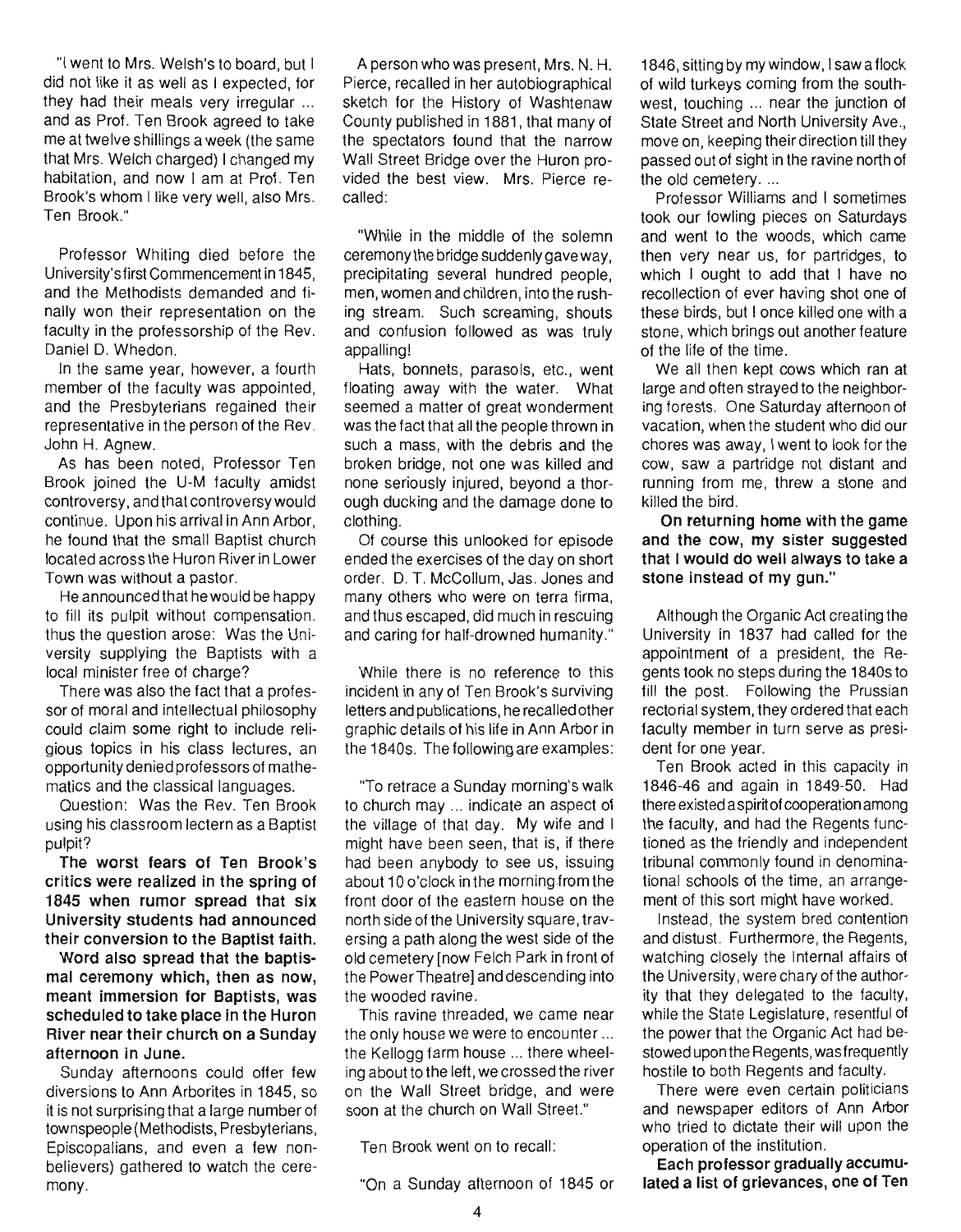Brook's being that, in addition to his classes in philosophy, he was required to hear recitations in Latin, a chore which he deemed proper for a tutor, not a professor. The Regents, however, refused to provide funding for tutors.

The Rev. Daniel Whedon, the Methodist clergyman who taught logic, rhetoric, and history , held strong anti-slavery convictions and wrangled with Ten Brook over the "higher law."

Another source of irritation was the fact that Ten Brook, unlike most college teachers of the time encouraged class discussion, observing that, when students ''wish some additional light on a subject which is fairly opened by the text, it gives interest to a recitation room to have those inquiries allowed and answered."

His faculty colleagues resented the popularity which he thus achieved with his students.

His faculty colleagues also continued to watch Ten Brook in his role as quasipastor for the local Baptist congregation, including his activities in raising funds to build a new church on Catherine Street.

In fact, Andrew Ten Brook gave so generously of his time and salary to this project that the resulting structure was called "Professor Ten Brook's Church." Ten Brook once remarked that it might have been named "St. Andrew's Church" had not the Episcopalians named their church to honor a true St. Andrew.

Toward the end of the academic year in which Ten Brook first served as president, the faculty discovered a problem which would fester over the next several years, finally resulting in a crisis that would not only bring about Ten Brook's departure, but would threaten the very existence of the University.

This was the discovery in the Summer of 1846 that two secret Greek-letter fraternities, Chi Psi and the Beta Theta Pi, had been organized without the consent of either faculty or Regents.

Being unfamiliar with secret societies on college campuses, Ten Brook declined to take action until information regarding them could be obtained from preSidents of several eastern universities.

Most agreed that any secret organization amount students was un-

#### desirable. As President Hitchcock of Amherst.expressed it, "the principal objection to them lies in their moral influence, which is decidedly bad."

Faculty and Regents disagreed among themselves on an appropriate course of action. Ten Brook's view seems to have been more liberal than that of his faculty colleagues.

As the fraternity issue simmered ominously without solution during the remainder of the decade, advantage was taken by some to advance their own cause while plotting revenge upon their enemies.

Ten Brook believed that a solution had been found, however, when it was finally agreed that incoming students should be required to sign a pledge not to join any organization whose constitution had not been approved by the faculty.

Since the constitution of any secret organization would not be approved, it was thought that the two fraternities would gradually disappear. In 1849, however, during Ten Brook's second term as preSident, it was discovered that a number of students who had signed the pledge had then organized a third fraternity, Alpha Delta Phi.

It then became Ten Brook's painful duty, as preSident, to expel these students, some of whom were sons of members of the State Legislature.

Members of the Masonic Order now entered the dispute, as did one-time members of the Anti-Mason political party, along with members of the Legislature. Even the town of Ann Arbor organized an investigative committee.

A legislator, who had long held a grudge against Ten Brook, visited the campus and gathered opinions from students and Ten Brook's three faculty colleagues which were severely critical of his performance as president.

The exact nature of these criticisms is not known, but a messengerwas sent to Ten Brook advising him to resign. He ignored the threat, but at the next meeting ofthe Regents, onJanuary 23,1851, a member moved that, in view of these charges, Ten Brook should be dismissed at the close of the academic year.

Ten Brook had several strong friends on the board, however, and the resolution was tabled. That evening the most powerful member of the board, Dr. Zina Pitcher, observed in a letter to a friend:

"It is the beginning of the end; those professors who have shown their willingness to offer up an associate as a sacrifice of expediency with an eye to their own safety, have sealed their own fate."

On the following day, Ten Brook angrily placed his resignation in the hands of the board's executive committee.

Throughout his life, Ten Brook had difficulty controlling his temper, and on more than one occasion he had reason to regret his verbal outbursts and hasty actions. Years later, he referred to his resignation as "a great blunder, and an act of injustice to the University."

The Regents could have refused to accept his resignation, of course, as Ten Brook had expected theywould, but even his friends recognized that his departure would open the way to a possible solution to the whole nasty situation.

The Regents now agreed that the need for a strong executive head for the institution had become acute. Since the university chancellor or president would also have to occupy a professorial chair, and since the proper chair for him would be that of philosophy, the path was now clear to engage such a man.

Thus, on the same day on which the board officially accepted Ten Brook's reSignation, its executive committee recommended the names of four men for the presidential post: Francis Wayland, Edward Hitchcock, Mark Hopkins, and Alpheus Felch.

The man eventually chosen, however, was the Rev. Henry P. Tappan, a Presbyterian ministerof independent means now in his 48th year. He was a graduate of Union College and the author or numerous philosophical treatises.

Having been forced by circumstance to accept Ten Brook's resignation, his friends among the Regents now awaited their opportunity to punish the three faculty members who had plotted against him.

On December31, 1851, not only was Professor Whedon dismissed for his anti-slavery agitation, but an excuse was found as well to remove Professors Agnew and Williams.

As Dr. Pitcher had predicted, these men had "sealed their own fate." Only professor Williams was later reappointed.

Thus did Andrew Ten Brook's first association with the UM come to a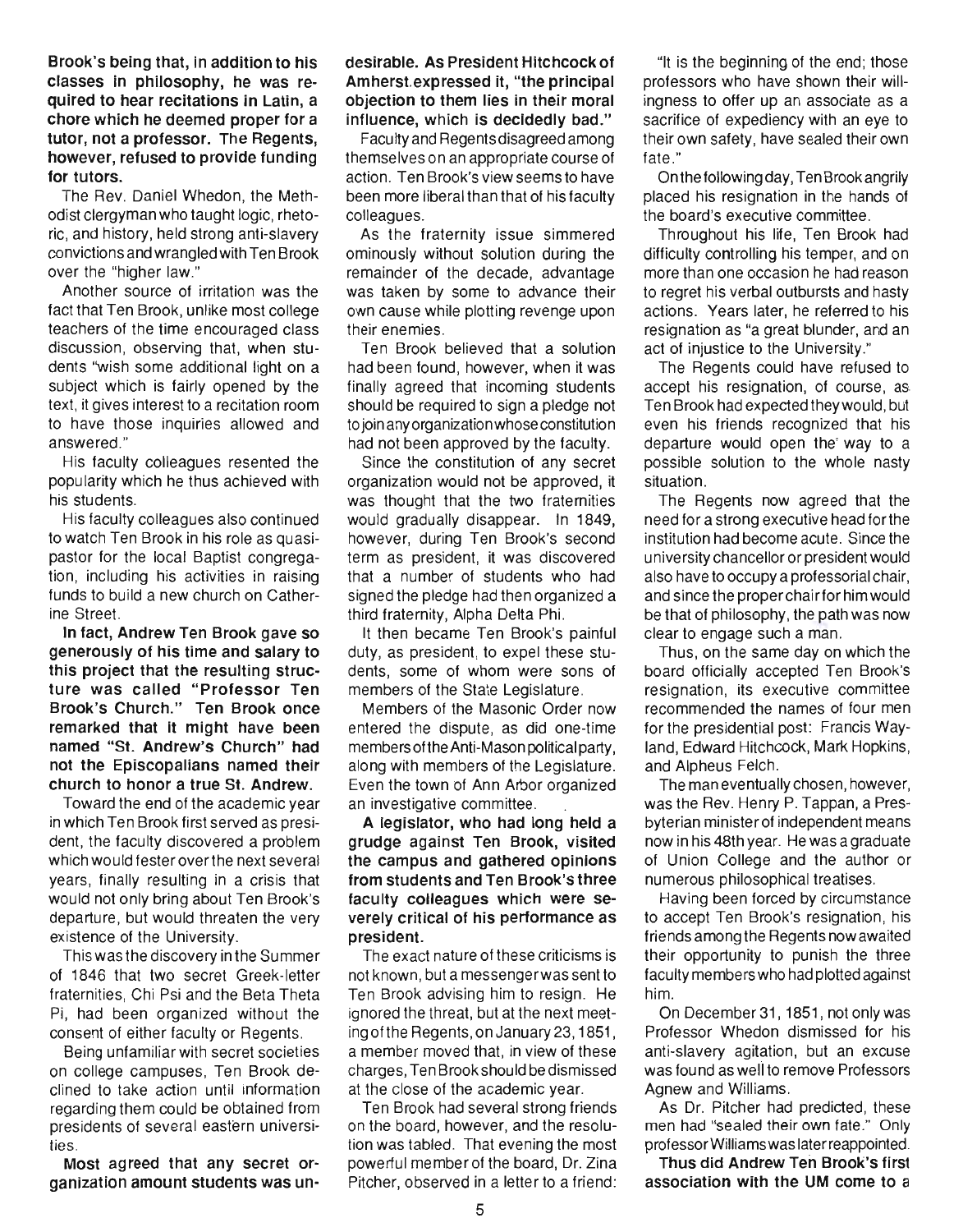#### stormy close with the end of the 1850-51 academic year. Proud of the title "Professor" and fond of Ann Arbor, he soon regretted his hasty resignation.

His salary, which had been increased to \$1 ,000 in 1848, had provided not only life's necessities, but many of its luxuries as well. Like other men of means, he kept two "hired girls" and engaged a student to perform such tasks as milking the family cow. The University's long vacations had allowed him to travel and study.

Expecting to continue in his academic post at least until a better offer came from another university, he had, in 1848, invested \$550 in a tract of land along what would become Washtenaw Avenue on which to build a home of his own.

Gradually he recognized the bleakness of his future. When the Ann Arbor Baptist congregation offered him the pastorate of the local church, Ten Brook was both flattered and insulted - he was offered an annual salary of \$200.

Required to vacate his University house, Ten Brook took his wife and three children to stay with relatives in Adrian, but he remained in Ann Arbor until September, sleeping in the room in Mason Hall which had been his office.

Writing to a fellow clergyman in Rochester, new New York, he rationalized that his misfortune was related somehow to his place of birth and education.

It is a little unfortunate for me that I have been brought up in the west [i.e., western New York]; men are so little to be judged by their latitude and longitude. Perhaps if I had been in some place East, & yet the same man that I am, I might have been president of some great university.

The editorship of the New York Baptist Registerin Utica became Ten Brook's salvation, although this required his becoming co-owner of the publication, including a substantial financial investment on his part. A subsequent disagreement with his partner, however, soon prompted Ten Brook to look elsewhere for employment.

In 1855, he began making inquiry regarding appointment as consul or legation secretary In a major European city. Long desirous of an opportunity to study abroad, he was candid in stating his desires in a letter of October 16, 1855, to Robert

#### McClelland, former UM Regent and Governor of Michigan and now Secretary of Interior under President Pierce.

"By my seven year life as a professor & two years since as an Editor of our oldest religious paper, I have acquired habits which make it not easy for me to return to my public speaking, & my state of health increases this difficulty.

I prefer a place which would give me a residence in a European city, where large Libraries would be accessible & time for study & authorship after fully attending to all my official duties.

Vienna, Brussels, Turin, Berne, Hamburg, Munich & Rome would be among my preferences, & I see that secretaries of legations or consuls are to be appointed to these and otherplaces."

McClelland was but one of Ten Brook's supporters in his application. Lewis Cass wrote on his behalf, as did several prominent clergymen.

Former Congressman Alexander Buell writing to Secretary of State William Marcy, described Ten Brook as "a gentleman of refined manners and polished education" who, while "he has not mingled actively in political strife, yet in his principles and practice has been known as of the democratic faith."

In the summer of 1856, Secretary of State Marcy, a former Governor of New York who knew Ten Brook personally, offered him the post of Consul at Munich, which he immediately accepted. When the announcement was made, however, Ten Brook's enemies tried to thwart the appointment with the claim that Ten Brook was not a true Democrat.

Shortly before the family was to sail, J. H. Cleveland wrote from Adrian to McClelland on August 30, 1856, claiming to speak on behalf of Ten Brook's own brother-in-law, Jabez Fisk, to report that during a recent visit to his relatives there he had been guilty of "abusing the Administration and the democratic party, and working at making converts to black Republicanism." Ten Brook's friends prevailed, however and on October 15, 1856, the family sailed for Germany.

During the next six years, 1856-1862, Andrew Ten Brook performed his duties to the full satisfaction of Washington, even receiving some credit forthe withholding of German support for the Confederacy following its secession from the Union. And he had fulfilled his dream of European study and travel.

In later years, he would write a number of articles for leading American periodicals regarding his observations and experiences while abroad.

With the election of Lincoln as President, however, he knew that he would be replaced. This came about in 1862.

In 1863, Andrew Ten Brook and his family again took up residence in Ann Arbor. What his immediate plans were, we do not know. His family now consisted of his wife, Sarah, whom he seldom mentioned in his letters or extant writing and who remains a shadowy figure to this writer; their only daughter Mary Gilbert, now in her 18th year, and two of their five sons.

Three other sons had been lost. Andrew, Jr., born in 1848, had lived less than four months; Silas Kendrick, born in 1849, had died before his sixth birthday; and Joshua Gilbert, born in 1852, had died prior to his second birthday.

In the absence of any description of Mrs. Ten Brook's personality, we can only speculate that she was probably a woman of sorrow.

We do know, however, that she possessed a rather substantial inheritance, a fact that permitted her husband to weather several periods of unemployment as well as to enable him to be very generous in his support of the Baptist Church and other social causes.

Just as the UM was in a period of upheaval when Ten Brook left Ann Arbor in 1851, so it was when he returned in 1863. On June 25, 1863, President Tappan was suddenly dismissed by the Board of Regents to the amazement and consternation of most faculty, students, and townspeople.

(To be continued In next issue in February.)

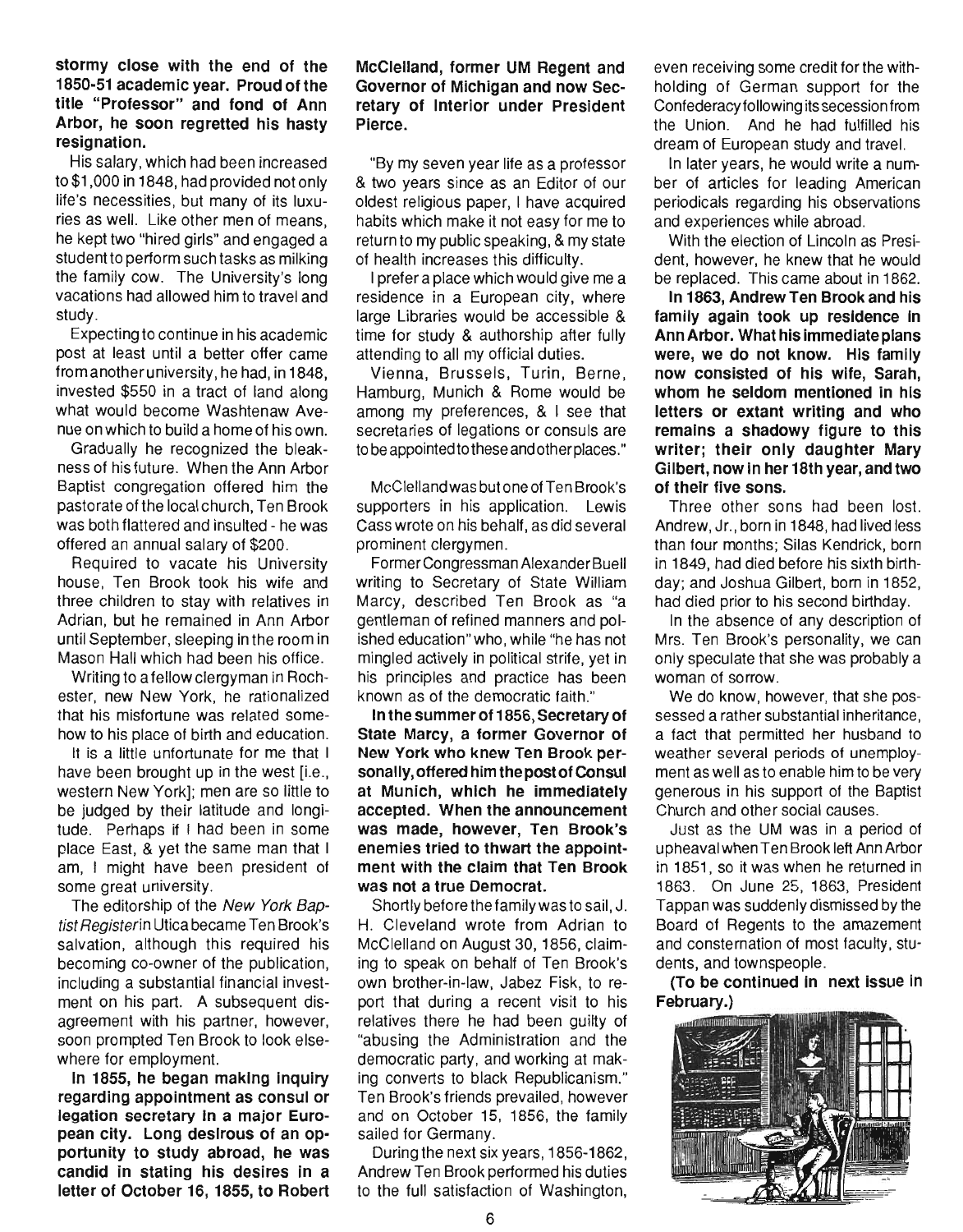# **WASHTENAW COUNTY HISTORICAL SOCIETY MEMBERSHIP, 1989-90**

(Partial listing. Continued from October 1989 issue. From Ann Arbor unless otherwise noted.)

**Regular & Senior:** (continued) David Cahill & Sabra Briere Carolyn Graves John & Floramae Hancock Marie S. Hansen Olive E. Hansen Marguerite Harms M. Jean Harter Margaret A. Harwick Mrs. Laura Biddle Hawke Dr. & Mrs. Joseph E. Hawkins Mary Heald Marjorie Hepburn Joseph & Cecile Hogan Eugene A. Holtman Elizabeth House, Dexter David Huntington Roy R. Johnson Margaret Johnston, Ypsilanti Ann & Charles Joiner Alan H. Jones Sally Fink & Steve Josephson Charles & Judith Judge Beatrice & Robert Kahn Heidi & Wilfred Kaplan Rich Kato Hazel S. Kaufman, Dexter Douglas & Mary Kelley Mrs. Roberta C. Keniston Wilfred M. & Fay A. Kincaid Hon. John N. & Carolyn Kirkendall Mrs. Betty A. Knepper Myron C. & Mary Jo Knight Mr. & Mrs. Joseph Kooperman Mr. & Mrs. William Kulenkamp Scott G. Kunst, Old House Gardens Miss Hilda Kurtz Karl Lagler David & Patty LaMoreaux Charles W. & Mary Jean Lane Mrs. Paul Allen Leidy Mrs. Helen B. Lepard Richard Levenick Carol Lighthall Charles L. & Thada Liskow, Ypsilanti Debbie & Ric Lloyd Miss Virginia Longworth Mr. & Mrs. Bruce Loughry Richard & Ellen Lundy, Dexter Lucinda Lutz. Ann Arbor.Public Library Robert Bruce Lytle, Jr. Duncan N. Magoon, Ypsilanti Ms. Caroline C. Maier Virginia & Wilfred Martin

per la

Joyce W. & Stephen C. Mason May A. Mast, Dexter Mr. & Mrs. David K. Maxfield Nancy McKinney Mrs. George P. McCallum, Jr. Mariorie E. McNeil William & Marilyn McNitt Catherine & Nelson Meade Louise Meyer Lillian & Edwin Miller Robert Edwin & Betty Miller Harvey J. Miller, Jr. Doris Milliman, Ypsilanti Mrs. Patrick J. Mitchell Robert & Melinda Morris Dorothy V. Mummery Ralph & Lydia Muncy Alphonsus C. Murphy, East Lansing B. J. Nalli Virginia Nissle Mrs. Lily A. Nutt Mrs. Olin Oeschger, Pittsburgh, PA Paul L. & Shirley M. Olson Mrs. Elsa G. Ordway, Dexter Mrs. Eleanor H. Ostafin Patrick A. & Sally Kelley-Owen James C. & Mary E. O'Neill Ivan W. & Elnor C. Parker Mr. & Mrs. James B. Parker, Dexter Mrs. Robert J. Pastorino James V. & Helen Peden Louisa Pieper David & Joan Pollock Mr. & Mrs. B. J. Pooley Barb Pott Mrs. Jerine D. Prakken, Ypsilanti Jack Becker & Ellen Prosser Marjorie & Maxwell Reade Dr. & Mrs. Melvin Reinhart Ruth & Roy Reynolds Karwyn Rigan Peter F. & Kay Rocco Fred H. & Elizabeth N. Rogers Warren L. & Kathleen A. Ross Mrs. June A. Rusten Mr. & Mrs. William W. Sartin, Dexter Prof. & Mrs. Charles H. Sawyer Walter E. Schlecht Bernard & Arlene Schmid Vicki Schwager George & Mary Sexton Grace Shackman Mrs. Robert Shaneyfelt Cliff & Ingrid Sheldon John A. & Kathleen Sherzer Mrs. Harold Sias, Chelsea Mrs. Alva Gordon Sink Frederick B. Sleator

John W. Smillie, M.D. Donald C. & Jean M. Smith Mrs. Gertrude A. C. Staeb Neil Staebler Mrs. William C. Stebbins Prof. & Mrs. Erich E. Steiner Margaret & Nicholas Steneck Charles & Helen Stuart Pam Tabbaa Morris & Ann Taber Herbert M. Taggart Mary D. Teal Edith Teichroew Doris H. Terwilliger Miss Mary E. Thornbury Ilene & Norman Tyler Mrs. Margaret T. Underwood Mrs. Alexander M. Valerio Mr. G. W. van den Bosch Josephine Vaughn Dalys Vogel Mrs. Elvira M. Vogel, Manchester Elizabeth N. von Voightlander Pauline Virginia Walters Bill Wallach Mona L. Walz Marilou Warner Raymond & Esther Warzynski Ms. Zelma A. Weisfeld Mrs. Harold E. Wethey Barbara Tate Whipple Michelle J. White Mary Jo Wholihan George F. Wieland Johanna M. Wiese J. W. & Dorothy Wilkins Dr. David Park Williams, Ypsilanti Leonard Williams, Sunnyvale, CA Mrs. James T. Wilson Richard & Jean Wilson Galen Reade Wilson, Chicago, IL Susan Cee Wineberg Sarah G. Winkler Norma Wonnacott Lawrence & Alice Ziegler

#### **Student:**

Benjamin Mordecai Ben-Baruch Miss Joy G. Love